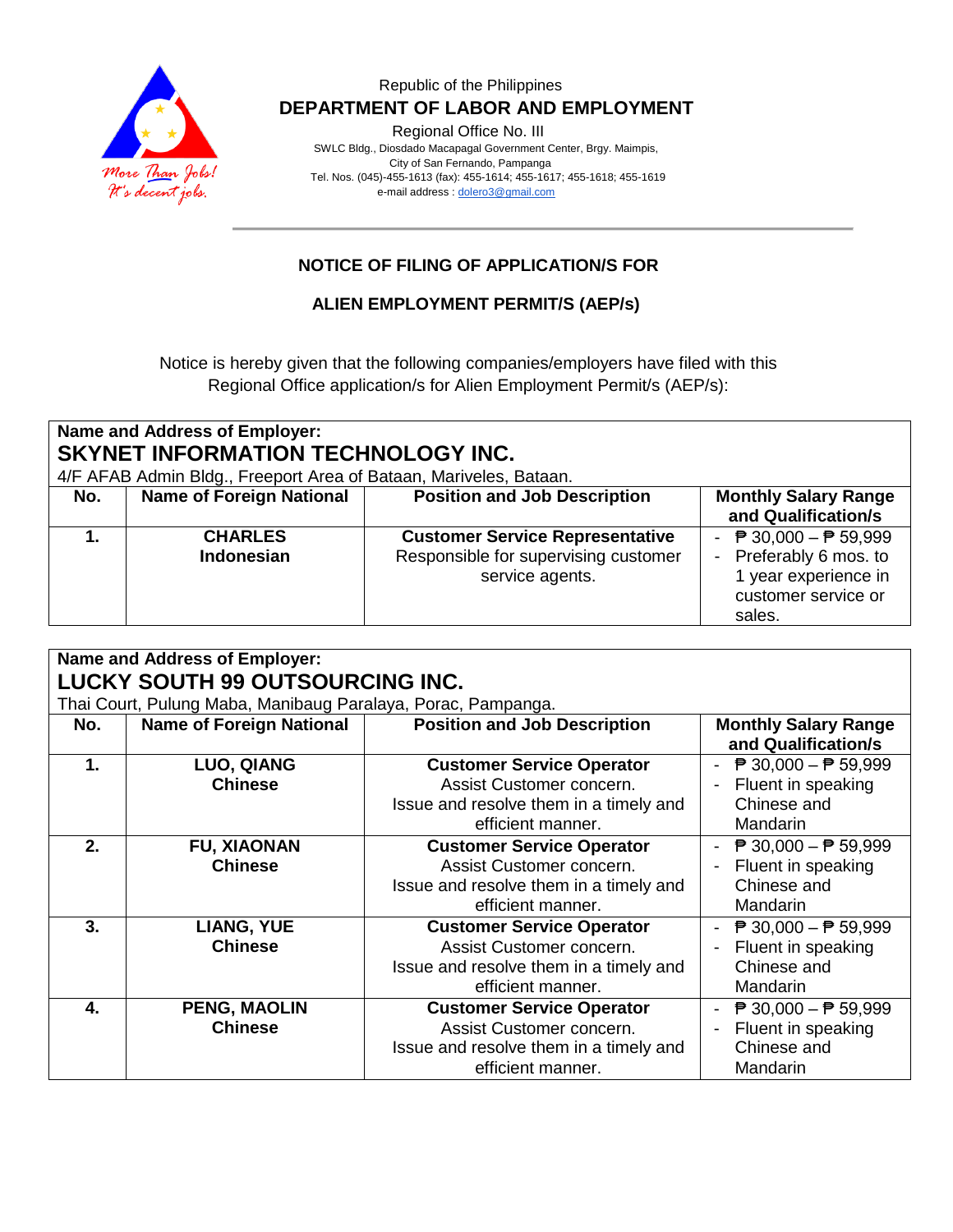

## Republic of the Philippines  **DEPARTMENT OF LABOR AND EMPLOYMENT**

Regional Office No. III

 SWLC Bldg., Diosdado Macapagal Government Center, Brgy. Maimpis, City of San Fernando, Pampanga Tel. Nos. (045)-455-1613 (fax): 455-1614; 455-1617; 455-1618; 455-1619 e-mail address [: dolero3@gmail.com](mailto:dolero3@gmail.com)

| Name and Address of Employer:                                                                |                                               |                                                                                                                                                         |                                                                                                                                                                                       |  |  |
|----------------------------------------------------------------------------------------------|-----------------------------------------------|---------------------------------------------------------------------------------------------------------------------------------------------------------|---------------------------------------------------------------------------------------------------------------------------------------------------------------------------------------|--|--|
| TRUE NORTH MANUFACTURING SERVICES CORPORATION.<br>BO. Paralayunan, Mabalacat City, Pampanga. |                                               |                                                                                                                                                         |                                                                                                                                                                                       |  |  |
| No.                                                                                          | <b>Name of Foreign National</b>               | <b>Position and Job Description</b>                                                                                                                     | <b>Monthly Salary Range</b><br>and Qualification/s                                                                                                                                    |  |  |
| $\overline{1}$ .                                                                             | <b>KAN, TIEN-LIN</b><br><b>Taiwanese</b>      | <b>Power Plant Construction Supervisor</b><br>Supervision of approved projects,<br>modification, construction, servicing,<br>testing and commissioning. | $\overline{P}$ 30,000 - $\overline{P}$ 59,999<br>$\blacksquare$<br>Expertise on power<br>$\blacksquare$<br>plant construction<br>Must know how to<br>$\blacksquare$<br>speak Mandarin |  |  |
| $\overline{2}$ .                                                                             | <b>CHUANG, CHIA-CHENG</b><br><b>Taiwanese</b> | <b>Power Plant Construction Supervisor</b><br>Supervision of approved projects,<br>modification, construction, servicing,<br>testing and commissioning. | $\overline{P}$ 30,000 - $\overline{P}$ 59,999<br>$\overline{\phantom{0}}$<br>Expertise on power<br>$\blacksquare$<br>plant construction<br>Must know how to<br>speak Mandarin         |  |  |
| $\overline{3}$ .                                                                             | <b>LIAO, GUAN-CHUN</b><br><b>Taiwanese</b>    | <b>Power Plant Construction Field</b><br>Inspector<br>Responsible for quality checking of<br>various power plant construction<br>projects.              | ₱ 30,000 – ₱ 59,999<br>Expertise on power<br>plant construction<br>Must know how to<br>$\equiv$<br>speak Mandarin                                                                     |  |  |
| $\overline{4}$ .                                                                             | LIAO, CHUN-YI<br><b>Taiwanese</b>             | <b>Power Plant Construction Supervisor</b><br>Supervision of approved projects,<br>modification, construction, servicing,<br>testing and commissioning. | $\overline{P}$ 30,000 − $\overline{P}$ 59,999<br>$\sim$<br>Expertise on power<br>plant construction<br>Must know how to<br>speak Mandarin                                             |  |  |
| $\overline{5}$ .                                                                             | <b>CHANG, SHU-WEI</b><br><b>Taiwanese</b>     | <b>Power Plant Construction Supervisor</b><br>Supervision of approved projects,<br>modification, construction, servicing,<br>testing and commissioning. | $\overline{P}$ 30,000 - $\overline{P}$ 59,999<br>÷.<br>Expertise on power<br>$\blacksquare$<br>plant construction<br>Must know how to<br>$\blacksquare$<br>speak Mandarin             |  |  |
| $\overline{6}$ .                                                                             | <b>CHOU, WEN-CHENG</b><br><b>Taiwanese</b>    | <b>Power Plant Construction Supervisor</b><br>Supervision of approved projects,<br>modification, construction, servicing,<br>testing and commissioning. | $\overline{P}$ 30,000 – $\overline{P}$ 59,999<br>Expertise on power<br>÷,<br>plant construction<br>Must know how to<br>$\blacksquare$<br>speak Mandarin                               |  |  |
| $\overline{7}$ .                                                                             | YANG, JEN-FU<br><b>Taiwanese</b>              | <b>Power Plant Construction Field</b><br>Inspector<br>Responsible for quality checking of<br>various power plant construction<br>projects.              | - $\overline{P}$ 30,000 - $\overline{P}$ 59,999<br>Expertise on power<br>plant construction<br>Must know how to<br>$\blacksquare$<br>speak Mandarin                                   |  |  |